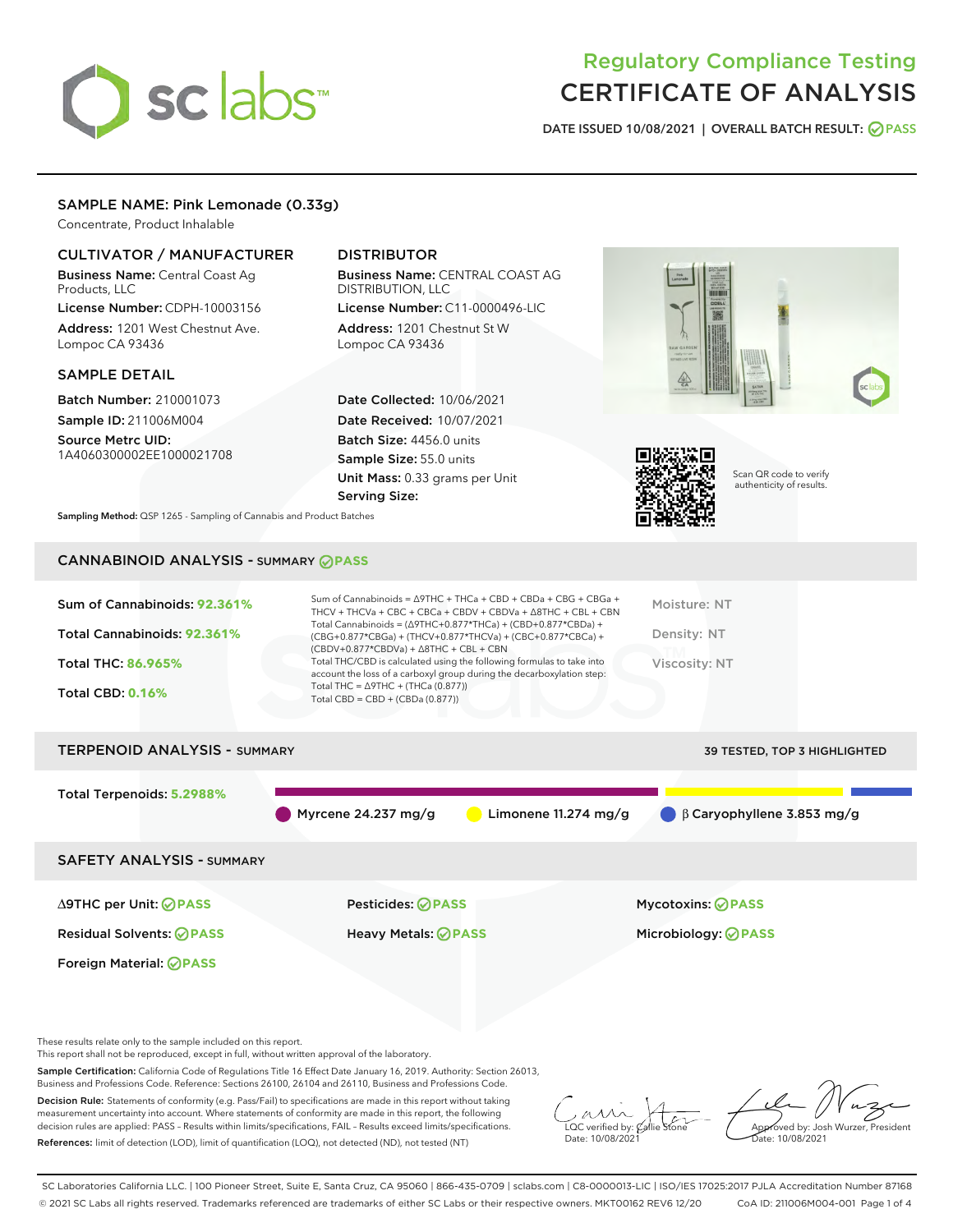



PINK LEMONADE (0.33G) | DATE ISSUED 10/08/2021 | OVERALL BATCH RESULT:  $\bigcirc$  PASS

#### CANNABINOID TEST RESULTS - 10/07/2021 2 PASS

Tested by high-performance liquid chromatography with diode-array detection (HPLC-DAD). **Method:** QSP 1157 - Analysis of Cannabinoids by HPLC-DAD

#### TOTAL CANNABINOIDS: **92.361%**

Total Cannabinoids (Total THC) + (Total CBD) + (Total CBG) + (Total THCV) + (Total CBC) + (Total CBDV) + ∆8THC + CBL + CBN

TOTAL THC: **86.965%** Total THC (∆9THC+0.877\*THCa)

TOTAL CBD: **0.16%**

Total CBD (CBD+0.877\*CBDa)

TOTAL CBG: 4.366% Total CBG (CBG+0.877\*CBGa)

TOTAL THCV: 0.4% Total THCV (THCV+0.877\*THCVa)

TOTAL CBC: ND Total CBC (CBC+0.877\*CBCa)

TOTAL CBDV: ND Total CBDV (CBDV+0.877\*CBDVa)

| <b>COMPOUND</b>  | LOD/LOQ<br>(mg/g)          | <b>MEASUREMENT</b><br><b>UNCERTAINTY</b><br>mg/g | <b>RESULT</b><br>(mg/g) | <b>RESULT</b><br>(%) |
|------------------|----------------------------|--------------------------------------------------|-------------------------|----------------------|
| <b>A9THC</b>     | 0.06/0.26                  | ±29.916                                          | 869.65                  | 86.965               |
| <b>CBG</b>       | 0.06/0.19                  | ±1.720                                           | 43.66                   | 4.366                |
| <b>THCV</b>      | 0.1/0.2                    | ±0.20                                            | 4.0                     | 0.40                 |
| $\triangle$ 8THC | 0.1/0.4                    | ±0.24                                            | 3.0                     | 0.30                 |
| <b>CBN</b>       | 0.1/0.3                    | ±0.11                                            | 1.7                     | 0.17                 |
| <b>CBD</b>       | 0.07/0.29                  | ±0.074                                           | 1.60                    | 0.160                |
| <b>THCa</b>      | 0.05/0.14                  | N/A                                              | <b>ND</b>               | <b>ND</b>            |
| <b>THCVa</b>     | 0.07/0.20                  | N/A                                              | <b>ND</b>               | <b>ND</b>            |
| <b>CBDa</b>      | 0.02/0.19                  | N/A                                              | <b>ND</b>               | <b>ND</b>            |
| <b>CBDV</b>      | 0.04/0.15                  | N/A                                              | <b>ND</b>               | <b>ND</b>            |
| <b>CBDVa</b>     | 0.03/0.53                  | N/A                                              | <b>ND</b>               | <b>ND</b>            |
| <b>CBGa</b>      | 0.1 / 0.2                  | N/A                                              | <b>ND</b>               | <b>ND</b>            |
| <b>CBL</b>       | 0.06 / 0.24                | N/A                                              | <b>ND</b>               | <b>ND</b>            |
| <b>CBC</b>       | 0.2 / 0.5                  | N/A                                              | <b>ND</b>               | <b>ND</b>            |
| <b>CBCa</b>      | 0.07/0.28                  | N/A                                              | <b>ND</b>               | <b>ND</b>            |
|                  | <b>SUM OF CANNABINOIDS</b> |                                                  | 923.61 mg/g             | 92.361%              |

#### **UNIT MASS: 0.33 grams per Unit**

| ∆9THC per Unit                        | 1120 per-package limit     | 286.98 mg/unit<br><b>PASS</b> |  |  |
|---------------------------------------|----------------------------|-------------------------------|--|--|
| <b>Total THC per Unit</b>             |                            | 286.98 mg/unit                |  |  |
| <b>CBD per Unit</b>                   |                            | $0.53$ mg/unit                |  |  |
| <b>Total CBD per Unit</b>             |                            | $0.53$ mg/unit                |  |  |
| Sum of Cannabinoids<br>per Unit       |                            | 304.79 mg/unit                |  |  |
| <b>Total Cannabinoids</b><br>per Unit |                            | 304.82 mg/unit                |  |  |
| <b>MOISTURE TEST RESULT</b>           | <b>DENSITY TEST RESULT</b> | <b>VISCOSITY TEST RESULT</b>  |  |  |

Not Tested

Not Tested

Not Tested

#### TERPENOID TEST RESULTS - 10/08/2021

Terpene analysis utilizing gas chromatography-flame ionization detection (GC-FID). **Method:** QSP 1192 - Analysis of Terpenoids by GC-FID

| <b>COMPOUND</b>         | LOD/LOQ<br>(mg/g) | <b>MEASUREMENT</b><br><b>UNCERTAINTY</b><br>mg/g | <b>RESULT</b><br>(mg/g)                         | <b>RESULT</b><br>(%) |
|-------------------------|-------------------|--------------------------------------------------|-------------------------------------------------|----------------------|
| <b>Myrcene</b>          | 0.008 / 0.025     | ±0.3127                                          | 24.237                                          | 2.4237               |
| Limonene                | 0.005 / 0.016     | ±0.1612                                          | 11.274                                          | 1.1274               |
| $\beta$ Caryophyllene   | 0.004 / 0.012     | ±0.1372                                          | 3.853                                           | 0.3853               |
| $\alpha$ Pinene         | 0.005 / 0.017     | ±0.0219                                          | 2.546                                           | 0.2546               |
| $\beta$ Pinene          | 0.004 / 0.014     | ±0.0281                                          | 2.447                                           | 0.2447               |
| Linalool                | 0.009/0.032       | ±0.0774                                          | 2.037                                           | 0.2037               |
| Terpinolene             | 0.008 / 0.026     | ±0.0299                                          | 1.458                                           | 0.1458               |
| Ocimene                 | 0.011 / 0.038     | ±0.0446                                          | 1.390                                           | 0.1390               |
| $\alpha$ Humulene       | 0.009/0.029       | ±0.0283                                          | 0.881                                           | 0.0881               |
| Fenchol                 | 0.010 / 0.034     | ±0.0338                                          | 0.873                                           | 0.0873               |
| <b>Terpineol</b>        | 0.016 / 0.055     | ±0.0365                                          | 0.594                                           | 0.0594               |
| trans-β-Farnesene       | 0.008 / 0.025     | ±0.0102                                          | 0.286                                           | 0.0286               |
| Camphene                | 0.005 / 0.015     | ±0.0026                                          | 0.224                                           | 0.0224               |
| <b>Borneol</b>          | 0.005 / 0.016     | ±0.0071                                          | 0.168                                           | 0.0168               |
| Citronellol             | 0.003 / 0.010     | ±0.0055                                          | 0.113                                           | 0.0113               |
| Fenchone                | 0.009 / 0.028     | ±0.0025                                          | 0.086                                           | 0.0086               |
| $\alpha$ Phellandrene   | 0.006 / 0.020     | ±0.0009                                          | 0.067                                           | 0.0067               |
| Guaiol                  | 0.009 / 0.030     | ±0.0032                                          | 0.067                                           | 0.0067               |
| 3 Carene                | 0.005 / 0.018     | ±0.0008                                          | 0.054                                           | 0.0054               |
| $\alpha$ Terpinene      | 0.005 / 0.017     | ±0.0008                                          | 0.053                                           | 0.0053               |
| $\gamma$ Terpinene      | 0.006 / 0.018     | ±0.0008                                          | 0.046                                           | 0.0046               |
| Valencene               | 0.009 / 0.030     | ±0.0031                                          | 0.045                                           | 0.0045               |
| Eucalyptol              | 0.006 / 0.018     | ±0.0011                                          | 0.042                                           | 0.0042               |
| <b>Nerolidol</b>        | 0.009 / 0.028     | ±0.0023                                          | 0.036                                           | 0.0036               |
| Geraniol                | 0.002 / 0.007     | ±0.0014                                          | 0.032                                           | 0.0032               |
| Sabinene Hydrate        | 0.006 / 0.022     | ±0.0012                                          | 0.031                                           | 0.0031               |
| $\alpha$ Bisabolol      | 0.008 / 0.026     | ±0.0015                                          | 0.029                                           | 0.0029               |
| Nerol                   | 0.003 / 0.011     | ±0.0008                                          | 0.019                                           | 0.0019               |
| p-Cymene                | 0.005 / 0.016     | N/A                                              | <loq< th=""><th><loq< th=""></loq<></th></loq<> | <loq< th=""></loq<>  |
| <b>Isoborneol</b>       | 0.004 / 0.012     | N/A                                              | <loq< th=""><th><loq< th=""></loq<></th></loq<> | <loq< th=""></loq<>  |
| Caryophyllene<br>Oxide  | 0.010 / 0.033     | N/A                                              | <loq< th=""><th><loq< th=""></loq<></th></loq<> | <loq< th=""></loq<>  |
| Sabinene                | 0.004 / 0.014     | N/A                                              | ND                                              | <b>ND</b>            |
| (-)-Isopulegol          | 0.005 / 0.016     | N/A                                              | ND                                              | <b>ND</b>            |
| Camphor                 | 0.006 / 0.019     | N/A                                              | ND                                              | ND                   |
| Menthol                 | 0.008 / 0.025     | N/A                                              | ND                                              | ND                   |
| $R-(+)$ -Pulegone       | 0.003 / 0.011     | N/A                                              | ND                                              | <b>ND</b>            |
| <b>Geranyl Acetate</b>  | 0.004 / 0.014     | N/A                                              | <b>ND</b>                                       | ND                   |
| $\alpha$ Cedrene        | 0.005 / 0.016     | N/A                                              | ND                                              | ND                   |
| Cedrol                  | 0.008 / 0.027     | N/A                                              | ND                                              | <b>ND</b>            |
| <b>TOTAL TERPENOIDS</b> |                   | 52.988 mg/g                                      | 5.2988%                                         |                      |

SC Laboratories California LLC. | 100 Pioneer Street, Suite E, Santa Cruz, CA 95060 | 866-435-0709 | sclabs.com | C8-0000013-LIC | ISO/IES 17025:2017 PJLA Accreditation Number 87168 © 2021 SC Labs all rights reserved. Trademarks referenced are trademarks of either SC Labs or their respective owners. MKT00162 REV6 12/20 CoA ID: 211006M004-001 Page 2 of 4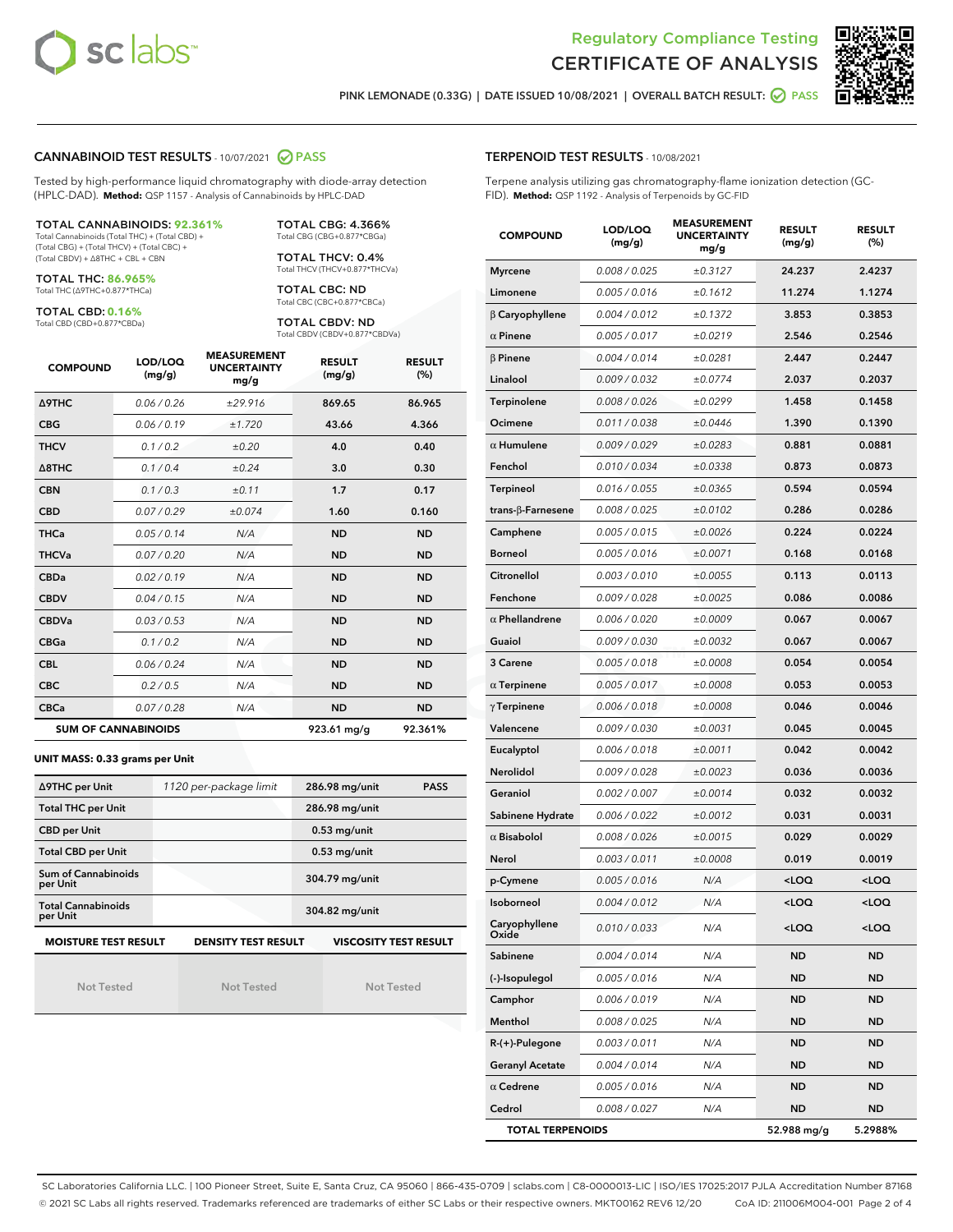



PINK LEMONADE (0.33G) | DATE ISSUED 10/08/2021 | OVERALL BATCH RESULT: ☑ PASS

## CATEGORY 1 PESTICIDE TEST RESULTS - 10/07/2021 @ PASS

Pesticide and plant growth regulator analysis utilizing high-performance liquid chromatography-mass spectrometry (HPLC-MS) or gas chromatography-mass spectrometry (GC-MS). \*GC-MS utilized where indicated. **Method:** QSP 1212 - Analysis of Pesticides and Mycotoxins by LC-MS or QSP 1213 - Analysis of Pesticides by GC-MS

| Aldicarb<br>0.03 / 0.08<br>$\geq$ LOD<br><b>ND</b><br><b>PASS</b><br>N/A<br>Carbofuran<br>0.02 / 0.05<br>$>$ LOD<br>N/A<br><b>ND</b><br><b>PASS</b><br>Chlordane*<br>0.03 / 0.08<br>$\ge$ LOD<br>N/A<br><b>ND</b><br><b>PASS</b><br>Chlorfenapyr*<br>0.03/0.10<br>$>$ LOD<br>N/A<br><b>ND</b><br><b>PASS</b><br>Chlorpyrifos<br>0.02 / 0.06<br>N/A<br><b>ND</b><br><b>PASS</b><br>≥ LOD<br><b>PASS</b><br>Coumaphos<br>0.02 / 0.07<br>$\ge$ LOD<br>N/A<br><b>ND</b><br>Daminozide<br>0.02 / 0.07<br>N/A<br><b>ND</b><br><b>PASS</b><br>$\geq$ LOD<br><b>DDVP</b><br>0.03/0.09<br><b>ND</b><br><b>PASS</b><br>$\geq$ LOD<br>N/A<br>(Dichlorvos)<br>Dimethoate<br>0.03 / 0.08<br>N/A<br><b>ND</b><br><b>PASS</b><br>$>$ LOD<br>Ethoprop(hos)<br>0.03/0.10<br>$\ge$ LOD<br>N/A<br><b>ND</b><br><b>PASS</b><br>N/A<br>0.02 / 0.06<br>$>$ LOD<br><b>ND</b><br><b>PASS</b><br>Etofenprox<br>0.03 / 0.08<br>N/A<br><b>ND</b><br><b>PASS</b><br>Fenoxycarb<br>$\geq$ LOD<br>0.03/0.08<br>$>$ LOD<br>N/A<br><b>ND</b><br><b>PASS</b><br>Fipronil<br>0.02 / 0.06<br>N/A<br>Imazalil<br>$\geq$ LOD<br><b>ND</b><br><b>PASS</b><br><b>Methiocarb</b><br>0.02 / 0.07<br>$\ge$ LOD<br>N/A<br><b>ND</b><br><b>PASS</b><br>Methyl<br>0.03/0.10<br>N/A<br><b>ND</b><br><b>PASS</b><br>$\geq$ LOD<br>parathion<br><b>Mevinphos</b><br>0.03/0.09<br>$>$ LOD<br>N/A<br><b>ND</b><br><b>PASS</b><br>Paclobutrazol<br>0.02 / 0.05<br>$\geq$ LOD<br>N/A<br><b>ND</b><br><b>PASS</b><br>0.03/0.09<br>$\ge$ LOD<br>N/A<br><b>ND</b><br><b>PASS</b><br>Propoxur<br>Spiroxamine<br>0.03 / 0.08<br>$\ge$ LOD<br>N/A<br><b>ND</b><br><b>PASS</b><br>Thiacloprid<br>0.03/0.10<br>N/A<br><b>ND</b><br><b>PASS</b><br>$\geq$ LOD | <b>COMPOUND</b> | LOD/LOQ<br>$(\mu g/g)$ | <b>ACTION</b><br><b>LIMIT</b><br>$(\mu g/g)$ | <b>MEASUREMENT</b><br><b>UNCERTAINTY</b><br>µg/g | <b>RESULT</b><br>$(\mu g/g)$ | <b>RESULT</b> |
|--------------------------------------------------------------------------------------------------------------------------------------------------------------------------------------------------------------------------------------------------------------------------------------------------------------------------------------------------------------------------------------------------------------------------------------------------------------------------------------------------------------------------------------------------------------------------------------------------------------------------------------------------------------------------------------------------------------------------------------------------------------------------------------------------------------------------------------------------------------------------------------------------------------------------------------------------------------------------------------------------------------------------------------------------------------------------------------------------------------------------------------------------------------------------------------------------------------------------------------------------------------------------------------------------------------------------------------------------------------------------------------------------------------------------------------------------------------------------------------------------------------------------------------------------------------------------------------------------------------------------------------------------------------------------------------------------|-----------------|------------------------|----------------------------------------------|--------------------------------------------------|------------------------------|---------------|
|                                                                                                                                                                                                                                                                                                                                                                                                                                                                                                                                                                                                                                                                                                                                                                                                                                                                                                                                                                                                                                                                                                                                                                                                                                                                                                                                                                                                                                                                                                                                                                                                                                                                                                  |                 |                        |                                              |                                                  |                              |               |
|                                                                                                                                                                                                                                                                                                                                                                                                                                                                                                                                                                                                                                                                                                                                                                                                                                                                                                                                                                                                                                                                                                                                                                                                                                                                                                                                                                                                                                                                                                                                                                                                                                                                                                  |                 |                        |                                              |                                                  |                              |               |
|                                                                                                                                                                                                                                                                                                                                                                                                                                                                                                                                                                                                                                                                                                                                                                                                                                                                                                                                                                                                                                                                                                                                                                                                                                                                                                                                                                                                                                                                                                                                                                                                                                                                                                  |                 |                        |                                              |                                                  |                              |               |
|                                                                                                                                                                                                                                                                                                                                                                                                                                                                                                                                                                                                                                                                                                                                                                                                                                                                                                                                                                                                                                                                                                                                                                                                                                                                                                                                                                                                                                                                                                                                                                                                                                                                                                  |                 |                        |                                              |                                                  |                              |               |
|                                                                                                                                                                                                                                                                                                                                                                                                                                                                                                                                                                                                                                                                                                                                                                                                                                                                                                                                                                                                                                                                                                                                                                                                                                                                                                                                                                                                                                                                                                                                                                                                                                                                                                  |                 |                        |                                              |                                                  |                              |               |
|                                                                                                                                                                                                                                                                                                                                                                                                                                                                                                                                                                                                                                                                                                                                                                                                                                                                                                                                                                                                                                                                                                                                                                                                                                                                                                                                                                                                                                                                                                                                                                                                                                                                                                  |                 |                        |                                              |                                                  |                              |               |
|                                                                                                                                                                                                                                                                                                                                                                                                                                                                                                                                                                                                                                                                                                                                                                                                                                                                                                                                                                                                                                                                                                                                                                                                                                                                                                                                                                                                                                                                                                                                                                                                                                                                                                  |                 |                        |                                              |                                                  |                              |               |
|                                                                                                                                                                                                                                                                                                                                                                                                                                                                                                                                                                                                                                                                                                                                                                                                                                                                                                                                                                                                                                                                                                                                                                                                                                                                                                                                                                                                                                                                                                                                                                                                                                                                                                  |                 |                        |                                              |                                                  |                              |               |
|                                                                                                                                                                                                                                                                                                                                                                                                                                                                                                                                                                                                                                                                                                                                                                                                                                                                                                                                                                                                                                                                                                                                                                                                                                                                                                                                                                                                                                                                                                                                                                                                                                                                                                  |                 |                        |                                              |                                                  |                              |               |
|                                                                                                                                                                                                                                                                                                                                                                                                                                                                                                                                                                                                                                                                                                                                                                                                                                                                                                                                                                                                                                                                                                                                                                                                                                                                                                                                                                                                                                                                                                                                                                                                                                                                                                  |                 |                        |                                              |                                                  |                              |               |
|                                                                                                                                                                                                                                                                                                                                                                                                                                                                                                                                                                                                                                                                                                                                                                                                                                                                                                                                                                                                                                                                                                                                                                                                                                                                                                                                                                                                                                                                                                                                                                                                                                                                                                  |                 |                        |                                              |                                                  |                              |               |
|                                                                                                                                                                                                                                                                                                                                                                                                                                                                                                                                                                                                                                                                                                                                                                                                                                                                                                                                                                                                                                                                                                                                                                                                                                                                                                                                                                                                                                                                                                                                                                                                                                                                                                  |                 |                        |                                              |                                                  |                              |               |
|                                                                                                                                                                                                                                                                                                                                                                                                                                                                                                                                                                                                                                                                                                                                                                                                                                                                                                                                                                                                                                                                                                                                                                                                                                                                                                                                                                                                                                                                                                                                                                                                                                                                                                  |                 |                        |                                              |                                                  |                              |               |
|                                                                                                                                                                                                                                                                                                                                                                                                                                                                                                                                                                                                                                                                                                                                                                                                                                                                                                                                                                                                                                                                                                                                                                                                                                                                                                                                                                                                                                                                                                                                                                                                                                                                                                  |                 |                        |                                              |                                                  |                              |               |
|                                                                                                                                                                                                                                                                                                                                                                                                                                                                                                                                                                                                                                                                                                                                                                                                                                                                                                                                                                                                                                                                                                                                                                                                                                                                                                                                                                                                                                                                                                                                                                                                                                                                                                  |                 |                        |                                              |                                                  |                              |               |
|                                                                                                                                                                                                                                                                                                                                                                                                                                                                                                                                                                                                                                                                                                                                                                                                                                                                                                                                                                                                                                                                                                                                                                                                                                                                                                                                                                                                                                                                                                                                                                                                                                                                                                  |                 |                        |                                              |                                                  |                              |               |
|                                                                                                                                                                                                                                                                                                                                                                                                                                                                                                                                                                                                                                                                                                                                                                                                                                                                                                                                                                                                                                                                                                                                                                                                                                                                                                                                                                                                                                                                                                                                                                                                                                                                                                  |                 |                        |                                              |                                                  |                              |               |
|                                                                                                                                                                                                                                                                                                                                                                                                                                                                                                                                                                                                                                                                                                                                                                                                                                                                                                                                                                                                                                                                                                                                                                                                                                                                                                                                                                                                                                                                                                                                                                                                                                                                                                  |                 |                        |                                              |                                                  |                              |               |
|                                                                                                                                                                                                                                                                                                                                                                                                                                                                                                                                                                                                                                                                                                                                                                                                                                                                                                                                                                                                                                                                                                                                                                                                                                                                                                                                                                                                                                                                                                                                                                                                                                                                                                  |                 |                        |                                              |                                                  |                              |               |
|                                                                                                                                                                                                                                                                                                                                                                                                                                                                                                                                                                                                                                                                                                                                                                                                                                                                                                                                                                                                                                                                                                                                                                                                                                                                                                                                                                                                                                                                                                                                                                                                                                                                                                  |                 |                        |                                              |                                                  |                              |               |
|                                                                                                                                                                                                                                                                                                                                                                                                                                                                                                                                                                                                                                                                                                                                                                                                                                                                                                                                                                                                                                                                                                                                                                                                                                                                                                                                                                                                                                                                                                                                                                                                                                                                                                  |                 |                        |                                              |                                                  |                              |               |

#### CATEGORY 2 PESTICIDE TEST RESULTS - 10/07/2021 @ PASS

| <b>COMPOUND</b>          | LOD/LOQ<br>$(\mu g/g)$ | <b>ACTION</b><br><b>LIMIT</b><br>$(\mu g/g)$ | <b>MEASUREMENT</b><br><b>UNCERTAINTY</b><br>$\mu$ g/g | <b>RESULT</b><br>$(\mu g/g)$ | <b>RESULT</b> |
|--------------------------|------------------------|----------------------------------------------|-------------------------------------------------------|------------------------------|---------------|
| Abamectin                | 0.03/0.10              | 0.1                                          | N/A                                                   | <b>ND</b>                    | <b>PASS</b>   |
| Acephate                 | 0.02/0.07              | 0.1                                          | N/A                                                   | <b>ND</b>                    | <b>PASS</b>   |
| Acequinocyl              | 0.02/0.07              | 0.1                                          | N/A                                                   | <b>ND</b>                    | <b>PASS</b>   |
| Acetamiprid              | 0.02/0.05              | 0.1                                          | N/A                                                   | <b>ND</b>                    | <b>PASS</b>   |
| Azoxystrobin             | 0.02/0.07              | 0.1                                          | N/A                                                   | <b>ND</b>                    | <b>PASS</b>   |
| <b>Bifenazate</b>        | 0.01/0.04              | 0.1                                          | N/A                                                   | <b>ND</b>                    | <b>PASS</b>   |
| <b>Bifenthrin</b>        | 0.02 / 0.05            | 3                                            | N/A                                                   | <b>ND</b>                    | <b>PASS</b>   |
| <b>Boscalid</b>          | 0.03/0.09              | 0.1                                          | N/A                                                   | <b>ND</b>                    | <b>PASS</b>   |
| Captan                   | 0.19/0.57              | 0.7                                          | N/A                                                   | <b>ND</b>                    | <b>PASS</b>   |
| Carbaryl                 | 0.02/0.06              | 0.5                                          | N/A                                                   | <b>ND</b>                    | <b>PASS</b>   |
| Chlorantranilip-<br>role | 0.04/0.12              | 10                                           | N/A                                                   | <b>ND</b>                    | <b>PASS</b>   |
| Clofentezine             | 0.03/0.09              | 0.1                                          | N/A                                                   | <b>ND</b>                    | <b>PASS</b>   |

| <b>COMPOUND</b>               | LOD/LOQ<br>$(\mu g/g)$ | <b>ACTION</b><br>LIMIT<br>(µg/g) | <b>MEASUREMENT</b><br><b>UNCERTAINTY</b><br>µg/g | <b>RESULT</b><br>$(\mu g/g)$ | <b>RESULT</b> |
|-------------------------------|------------------------|----------------------------------|--------------------------------------------------|------------------------------|---------------|
| Cyfluthrin                    | 0.12 / 0.38            | 2                                | N/A                                              | <b>ND</b>                    | <b>PASS</b>   |
| Cypermethrin                  | 0.11 / 0.32            | 1                                | N/A                                              | <b>ND</b>                    | <b>PASS</b>   |
| Diazinon                      | 0.02 / 0.05            | 0.1                              | N/A                                              | <b>ND</b>                    | <b>PASS</b>   |
| Dimethomorph                  | 0.03 / 0.09            | 2                                | N/A                                              | <b>ND</b>                    | <b>PASS</b>   |
| Etoxazole                     | 0.02 / 0.06            | 0.1                              | N/A                                              | <b>ND</b>                    | <b>PASS</b>   |
| Fenhexamid                    | 0.03 / 0.09            | 0.1                              | N/A                                              | <b>ND</b>                    | <b>PASS</b>   |
| Fenpyroximate                 | 0.02 / 0.06            | 0.1                              | N/A                                              | <b>ND</b>                    | <b>PASS</b>   |
| Flonicamid                    | 0.03 / 0.10            | 0.1                              | N/A                                              | ND                           | <b>PASS</b>   |
| Fludioxonil                   | 0.03 / 0.10            | 0.1                              | N/A                                              | <b>ND</b>                    | <b>PASS</b>   |
| Hexythiazox                   | 0.02 / 0.07            | 0.1                              | N/A                                              | <b>ND</b>                    | <b>PASS</b>   |
| Imidacloprid                  | 0.04 / 0.11            | 5                                | N/A                                              | <b>ND</b>                    | <b>PASS</b>   |
| Kresoxim-methyl               | 0.02 / 0.07            | 0.1                              | N/A                                              | ND                           | <b>PASS</b>   |
| <b>Malathion</b>              | 0.03 / 0.09            | 0.5                              | N/A                                              | <b>ND</b>                    | <b>PASS</b>   |
| Metalaxyl                     | 0.02 / 0.07            | $\overline{c}$                   | N/A                                              | <b>ND</b>                    | <b>PASS</b>   |
| Methomyl                      | 0.03 / 0.10            | $\mathcal{I}$                    | N/A                                              | <b>ND</b>                    | <b>PASS</b>   |
| Myclobutanil                  | 0.03/0.09              | 0.1                              | N/A                                              | <b>ND</b>                    | <b>PASS</b>   |
| Naled                         | 0.02 / 0.07            | 0.1                              | N/A                                              | <b>ND</b>                    | <b>PASS</b>   |
| Oxamyl                        | 0.04 / 0.11            | 0.5                              | N/A                                              | ND                           | <b>PASS</b>   |
| Pentachloronitro-<br>benzene* | 0.03 / 0.09            | 0.1                              | N/A                                              | <b>ND</b>                    | <b>PASS</b>   |
| Permethrin                    | 0.04 / 0.12            | 0.5                              | N/A                                              | <b>ND</b>                    | <b>PASS</b>   |
| Phosmet                       | 0.03 / 0.10            | 0.1                              | N/A                                              | <b>ND</b>                    | <b>PASS</b>   |
| Piperonylbu-<br>toxide        | 0.02 / 0.07            | 3                                | N/A                                              | <b>ND</b>                    | <b>PASS</b>   |
| Prallethrin                   | 0.03 / 0.08            | 0.1                              | N/A                                              | ND                           | <b>PASS</b>   |
| Propiconazole                 | 0.02 / 0.07            | 0.1                              | N/A                                              | <b>ND</b>                    | <b>PASS</b>   |
| Pyrethrins                    | 0.04 / 0.12            | 0.5                              | N/A                                              | <b>ND</b>                    | <b>PASS</b>   |
| Pyridaben                     | 0.02 / 0.07            | 0.1                              | N/A                                              | ND                           | PASS          |
| Spinetoram                    | 0.02 / 0.07            | 0.1                              | N/A                                              | <b>ND</b>                    | <b>PASS</b>   |
| Spinosad                      | 0.02 / 0.07            | 0.1                              | N/A                                              | ND                           | <b>PASS</b>   |
| Spiromesifen                  | 0.02 / 0.05            | 0.1                              | N/A                                              | <b>ND</b>                    | PASS          |
| Spirotetramat                 | 0.02 / 0.06            | 0.1                              | N/A                                              | ND                           | PASS          |
| Tebuconazole                  | 0.02 / 0.07            | 0.1                              | N/A                                              | <b>ND</b>                    | <b>PASS</b>   |
| Thiamethoxam                  | 0.03 / 0.10            | 5                                | N/A                                              | <b>ND</b>                    | <b>PASS</b>   |
| Trifloxystrobin               | 0.03 / 0.08            | 0.1                              | N/A                                              | <b>ND</b>                    | <b>PASS</b>   |

SC Laboratories California LLC. | 100 Pioneer Street, Suite E, Santa Cruz, CA 95060 | 866-435-0709 | sclabs.com | C8-0000013-LIC | ISO/IES 17025:2017 PJLA Accreditation Number 87168 © 2021 SC Labs all rights reserved. Trademarks referenced are trademarks of either SC Labs or their respective owners. MKT00162 REV6 12/20 CoA ID: 211006M004-001 Page 3 of 4